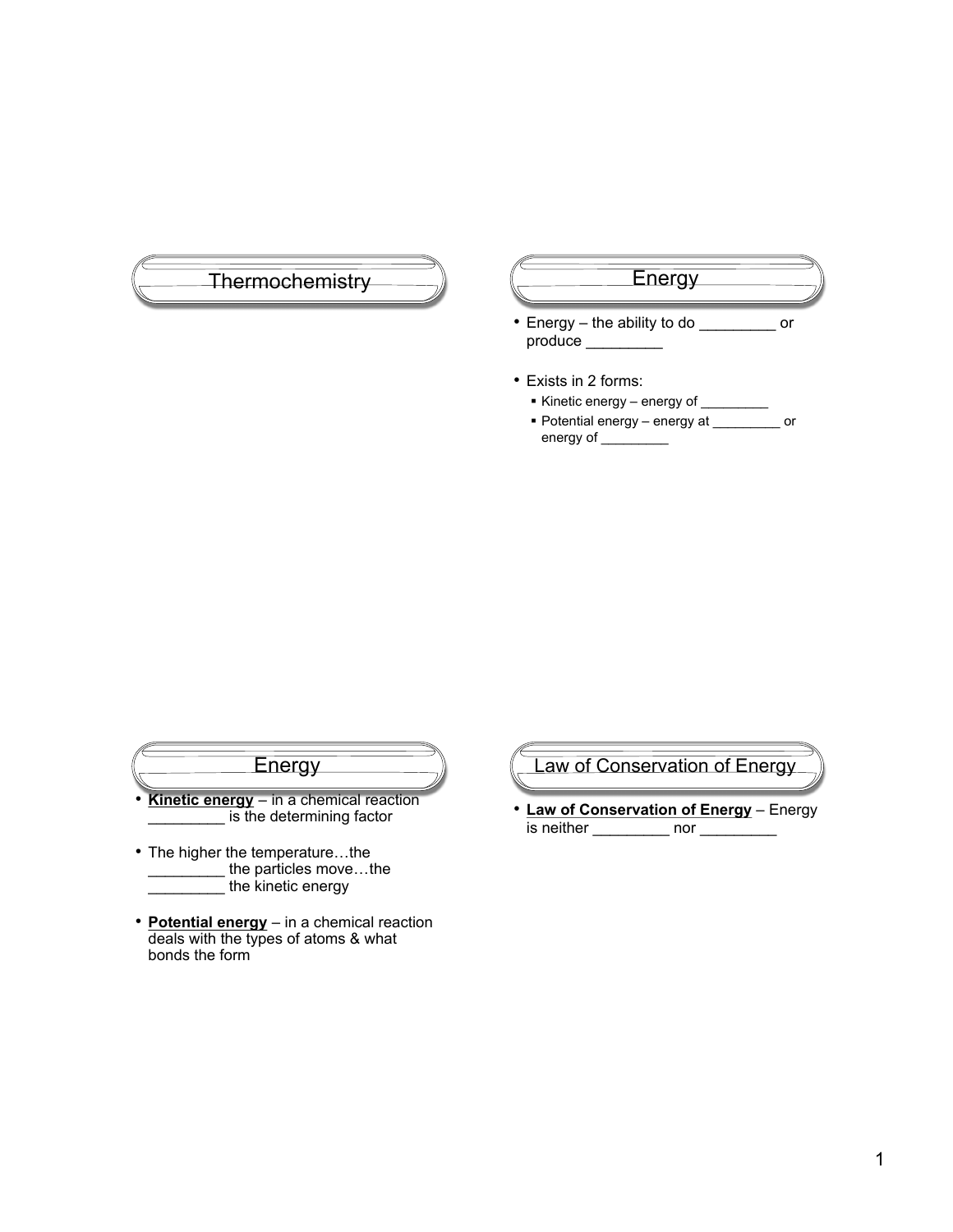# Heat (q)

- Heat or energy can be in joules, calories, kilocalories, or kilojoules
- The SI unit is the \_\_\_\_\_\_\_\_
- 1 cal = 1000 Cal
- 1 cal =  $4.18$  J

#### Specific Heat

- $(c)$  the amount of heat required to raise 1 gram of a substance by 1°C
- Specific heat is an \_\_\_\_\_\_\_\_\_ property
- Every substance has its own specific heat

## Specific Heat

- $q = mc\Delta T$
- $q = heat (J)$
- $m = mass (g)$
- $c =$  specific heat (j/g $\degree$ C)
- $\Delta T$  = change in temperature = Tf-Ti (°C)

#### Specific Heat

• A 10.0 g sample of iron changes temperature from 25.0°C to 50.4 °C while releasing 114 joules of heat. Calculate the specific heat of iron.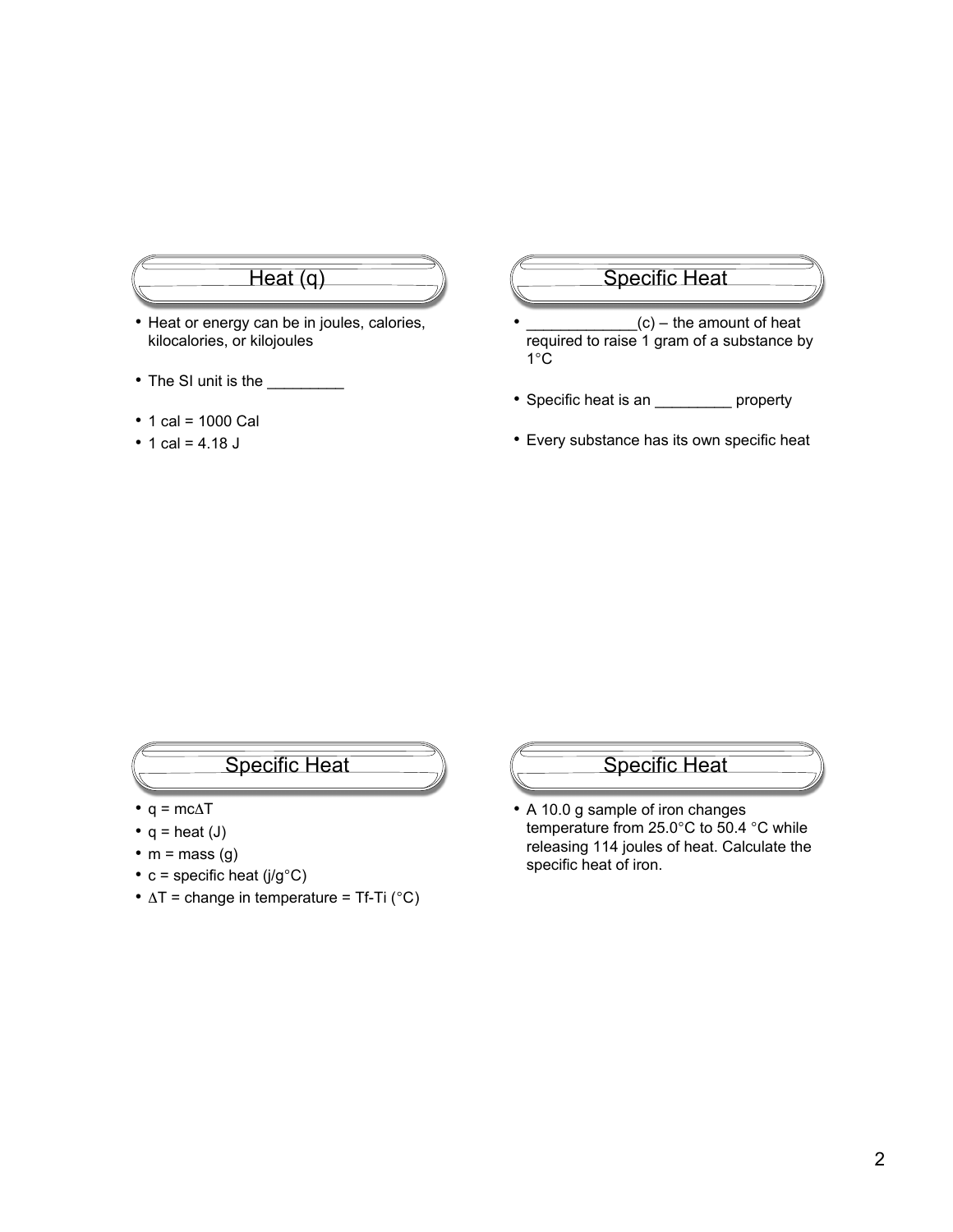#### Another example

• If the temperature of 34.4 g of ethanol increases from 25.0 °C to 78.8 °C how much heat will be absorbed if the specific heat of the ethanol is 2.44 J/g °C

#### Yet another example

• 4.50 g of a gold nugget absorbs 276 J of heat. What is the final temperature of the gold if the initial temperature was 25.0 °C & the specific heat of the gold is 0.129J/g ° C

#### Endothermic & Exothermic Reactions

- **Endothermic reactions** chemical reaction that requires energy to break existing bonds
	- Heat goes \_\_\_\_\_\_\_\_\_ the reaction from the surroundings
- **Exothermic reactions** chemical reaction in
	- which energy is released<br>• Heat goes \_\_\_\_\_\_\_\_\_\_ of the of the reaction into the surroundings

### Endothermic & Exothermic Reactions

- **Endothermic reactions** since heat goes from the surroundings into your system, it will feel  $\overline{\phantom{a}}$ 
	- **Temperature of endothermic reactions goes**
	- $\sim$   $\sim$ The sign for the heat change will be
- **Exothermic reactions** since heat goes from the system to the surroundings, it will feel  $\frac{1}{2}$ 
	- Temperature of exothermic reactions goes
	- The sign for the heat change will be